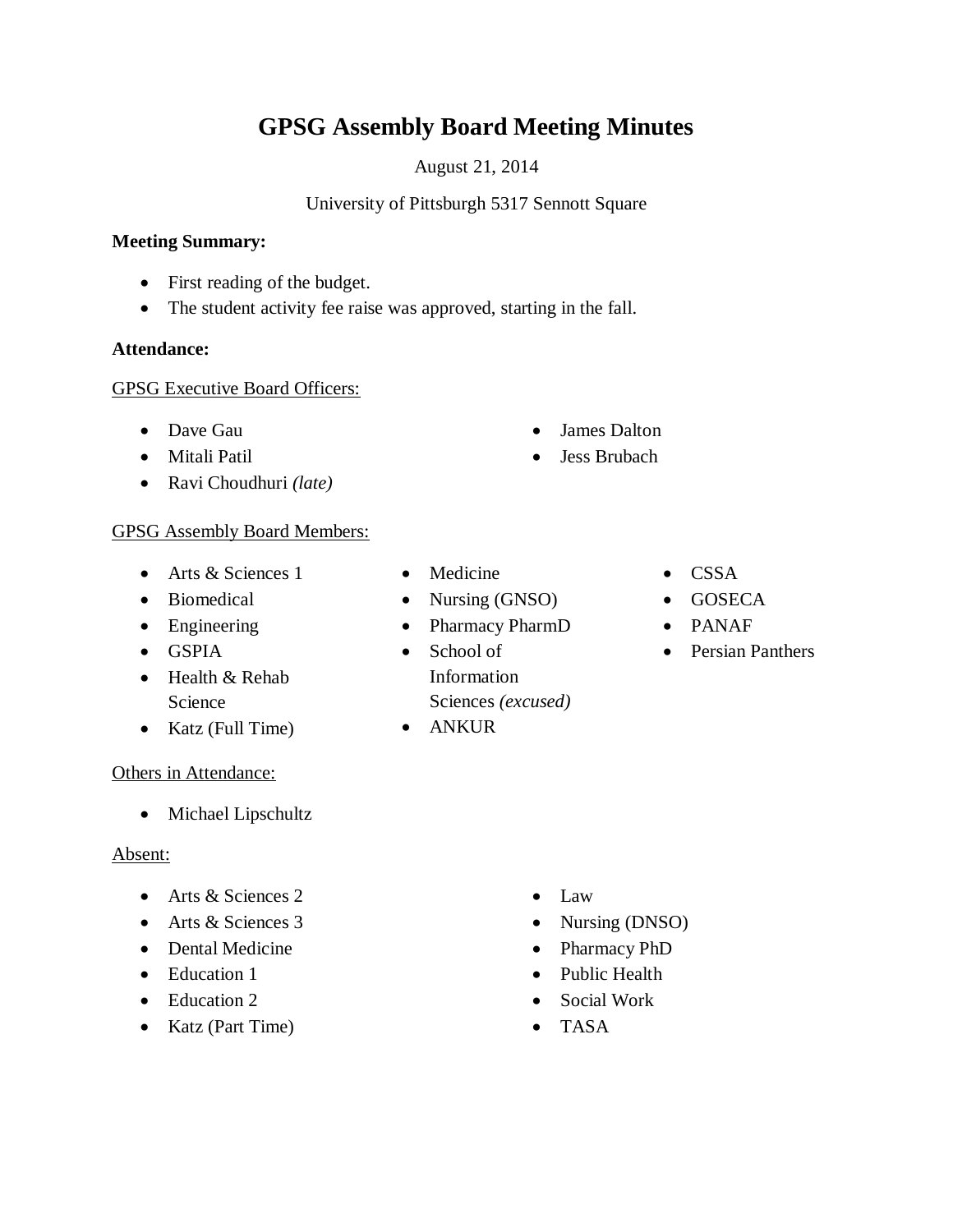# **1. Call to Order**

President Gau called the meeting to order.

No quorum, so voting items were skipped. President Gau reported that VP of Programming Brubach will wave an angry stick. President Gau will just respond to email.

# **2. Approval of Minutes**

A motion was made to approve the May minutes. The motion was approved unanimously.

# **3. Old Business**

*None*

# **4. Reports**

4a. President's Report

Welcome back to GPSG Assembly Board meetings.

Mission of the Assembly Board. Will discuss during the meeting and will also be highlighted in the minutes.

End of year report for GPSG 2013-14 .

President Gau reported that he did not have the time to write a report because he got married last weekend.

# 4b. Committees' Report

The Conflict of Interest Committee specifically wants someone from Engineering or Law.

## **1. Committee Representative Positions Available!**

The following committees still require representation! Please spread the word, and if anyone has any questions about the committee itself, please don't hesitate to email your VP of Committees at **[committees.pittgpsg@gmail.com](mailto:committees.pittgpsg@gmail.com)**.

a. Provost's Advisory Committees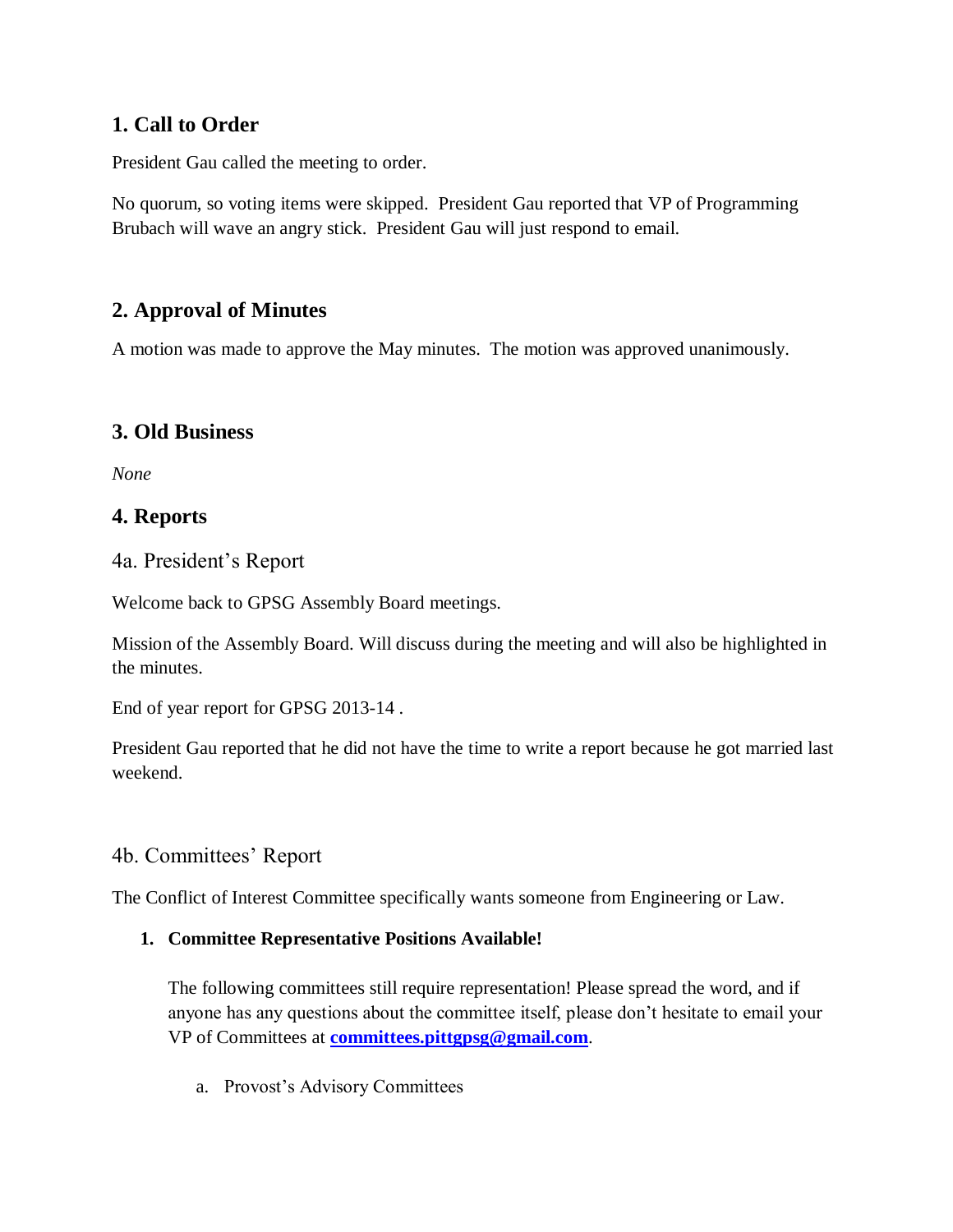- i. Provost's Advisory Committee for Women's Concerns (One representative position available)
- b. University Senate Standing Committees
	- i. Admissions & Student Aid
	- ii. Benefits & Welfare
	- iii. Educational Policies
	- iv. Library
	- v. Plant Utilization & Planning
- c. University Special Committees
	- i. Conflict of Interest Committee
	- ii. Parking & Transportation Committee

## **2. Judiciary Committee (GPSG Standing Committee) Members Needed!**

My committee (originally entitled the Bylaws Committee), will now be known as the Judiciary Committee, so any misconduct that goes against the GPSG Bylaws will be reviewed by my committee. In addition, this committee will continue revising the bylaws as needed as well as preparing a GPSG Constitution. So if you're interested, feel free to email me at [committee.pittgpsg@gmail.com.](mailto:committee.pittgpsg@gmail.com)

## **3. Committee Report**

No committee report for this month as none of the committees have met for this academic year.

# 4c. Communications' Report

I have been working on the new GPSG website this summer, and it should go live very soon after we fix any visible problems.

Bulletins will go out every two weeks, so be sure to send me things you want to advertise to my email at <u>communications.pittgpsg@gmail.com</u> when I request them from you.

The e-Bulletin for the beginning of September will go out on Tuesday, September 2nd 2014 because of Labor Day, so send me your bulletin information by September 1st, 2014.

If you know of anyone that is interested in getting involved in my Public Relations Committee, please let me know at [communications.pittgpsg@gmail.com.](mailto:communications.pittgpsg@gmail.com)

VP of Programming Brubach adds that there are ways to connect with GPSG: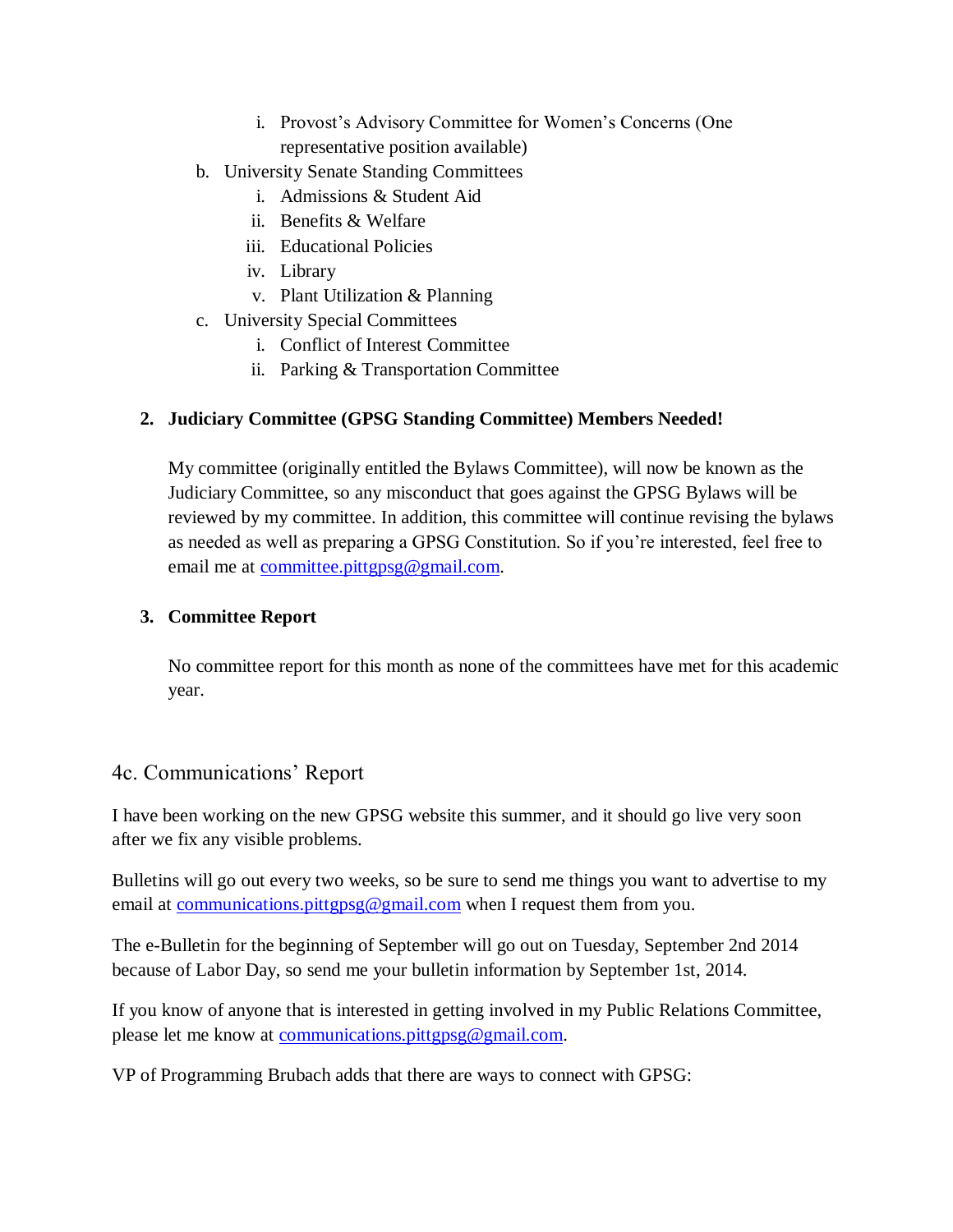- email list
- texting services
- FB page/group
- instagram
- twitter

# 4d. Finance's Report

Travel Grants: Cycle 1: we awarded \$6,700 (28 applicants, 27 awards given) Cycle 2: 92 applicants

GSA Funding / Supplemental Funds:

GSA funding has been increased to account for 15% of our expected budget. 5% of the expected budget has been reserved for supplemental funding requests.

## 2014-2015 Budget

At this time we have not received final notification from the University as to our final budget. I will present the final budget along with any current expenses at the September meeting.

# 4e. Programming's Report

## **1) Event Planning Committee Recruitment**

- a. Still trying to expand EPC and would love to have a diverse committee representing all of the graduate and professional schools i. Meetings will occur monthly
- b. Please contact programming.pittgpsg@gmail.com if you are interested in attending
- **2) Fall Events Calendar**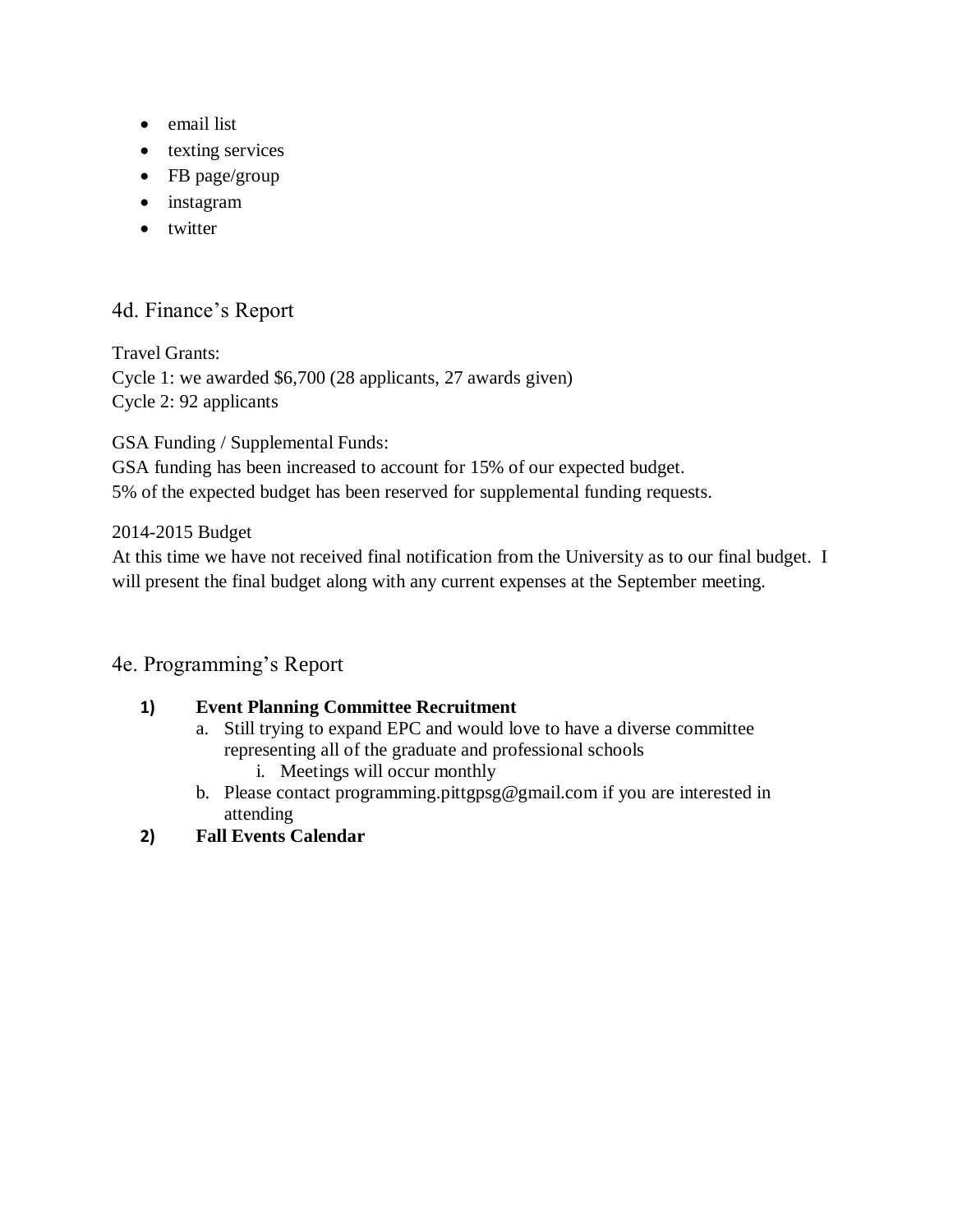| <b>Event Name</b>                                            | Date     | <b>Notes</b>                                                                                                                                                                                                                                                                                                                                                                           |
|--------------------------------------------------------------|----------|----------------------------------------------------------------------------------------------------------------------------------------------------------------------------------------------------------------------------------------------------------------------------------------------------------------------------------------------------------------------------------------|
| Pirate Game and                                              |          |                                                                                                                                                                                                                                                                                                                                                                                        |
| Tailgate                                                     | 8/18/14  | Event Summary (report was submitted before event<br>occurred)                                                                                                                                                                                                                                                                                                                          |
| Welcome Back<br>Happy Hour                                   | 9/2/14   | Welcome Back Happy Hour at Hofbräuhaus Pittsburgh<br>$\bullet$<br>Tuesday, September 2 from 7PM-12AM (Midnight)<br>All you-can-eat Bavarian appetizers and two bier or wine<br>$\bullet$<br>tickets per attendee<br>600 tickets will be available for the event<br>$\bullet$<br>Purchase tickets starting on August 14 at<br>$\bullet$<br>https://gpsg2014welcomebackhh.eventbrite.com |
| <b>Fall Formal</b>                                           | 11/7/14  | Additional details to come                                                                                                                                                                                                                                                                                                                                                             |
| Mockingjay Part I<br>premiere<br>VIP seats for<br>Mockingjay | 11/20/14 | 10:00PM Premiere on November 10 (two hours before<br>$\bullet$<br>midnight premiere)<br>There will be events leading up to the movie premiere                                                                                                                                                                                                                                          |

# **3) Advertising; Please help us by advertising our events at your school**

# **4) Utilizing GPSG Calendar**

# 4f. Administrative Assistant's Report

We are in the process of hiring a new Administrative Assistant. This will probably be my last time as Administrative Assistant at these meetings. I'm leaving because I was offered a Visiting Lecturer position in my department.

# 4g. Assembly Board Member Reports

## **Engineering**

Our Coffee Hour is coming up. This time, it will define what EGSO is. We're rafting at Ohiopyle on September 15.

## **GSPIA**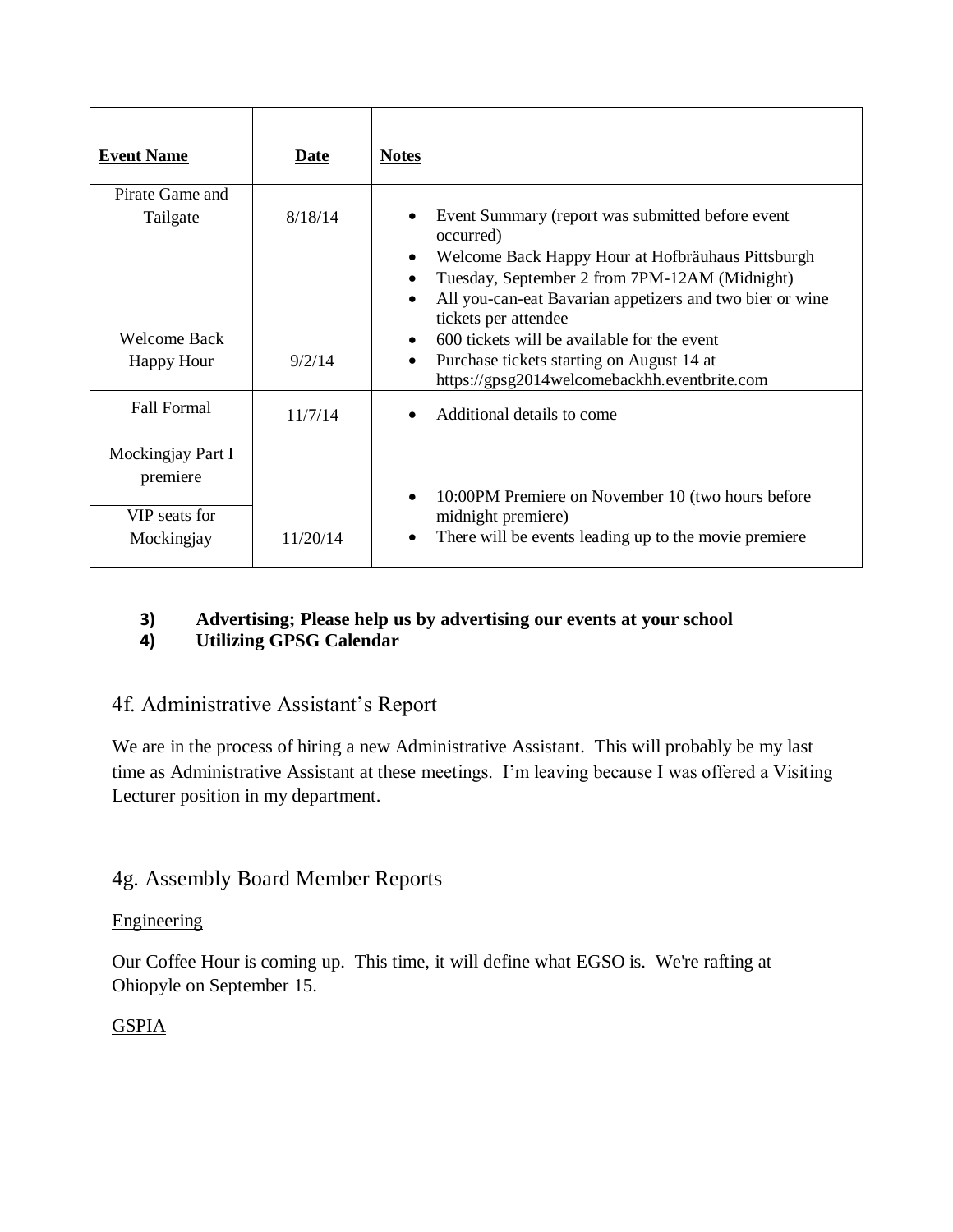One member in our student cabinet is very passionate about recycling, so we're getting new bins for recycling in Posvar. If you want new bins, let us know and we can put you in contact with the right people.

#### Medicine

First year students started last week. Second years started on Monday. Third and fourth years don't get summers.

#### Nursing GNSO

A new vice president was brought in last week. We're holding a Meet the Dean event on September 29 around lunch time.

#### Pharmacy PharmD

Students came in for orientation today. We're having a back to school picnic next Tuesday.

#### School of Health & Rehabilitation Science

Occupational Therapy is going through accreditation review this semester. We're trying to get an event for rowing in dragon boats; kids with autism can do this.

CSSA: This sounds Chinese?

SHRS: There's no dragons involved.

#### ANKUR

We provided temporary accommodations for about 60 new students. India Day occurred recently. If you were on campus, you probably saw us parading around the Cathedral of Learning. On August 29, we're having a movie night.

## CSSA